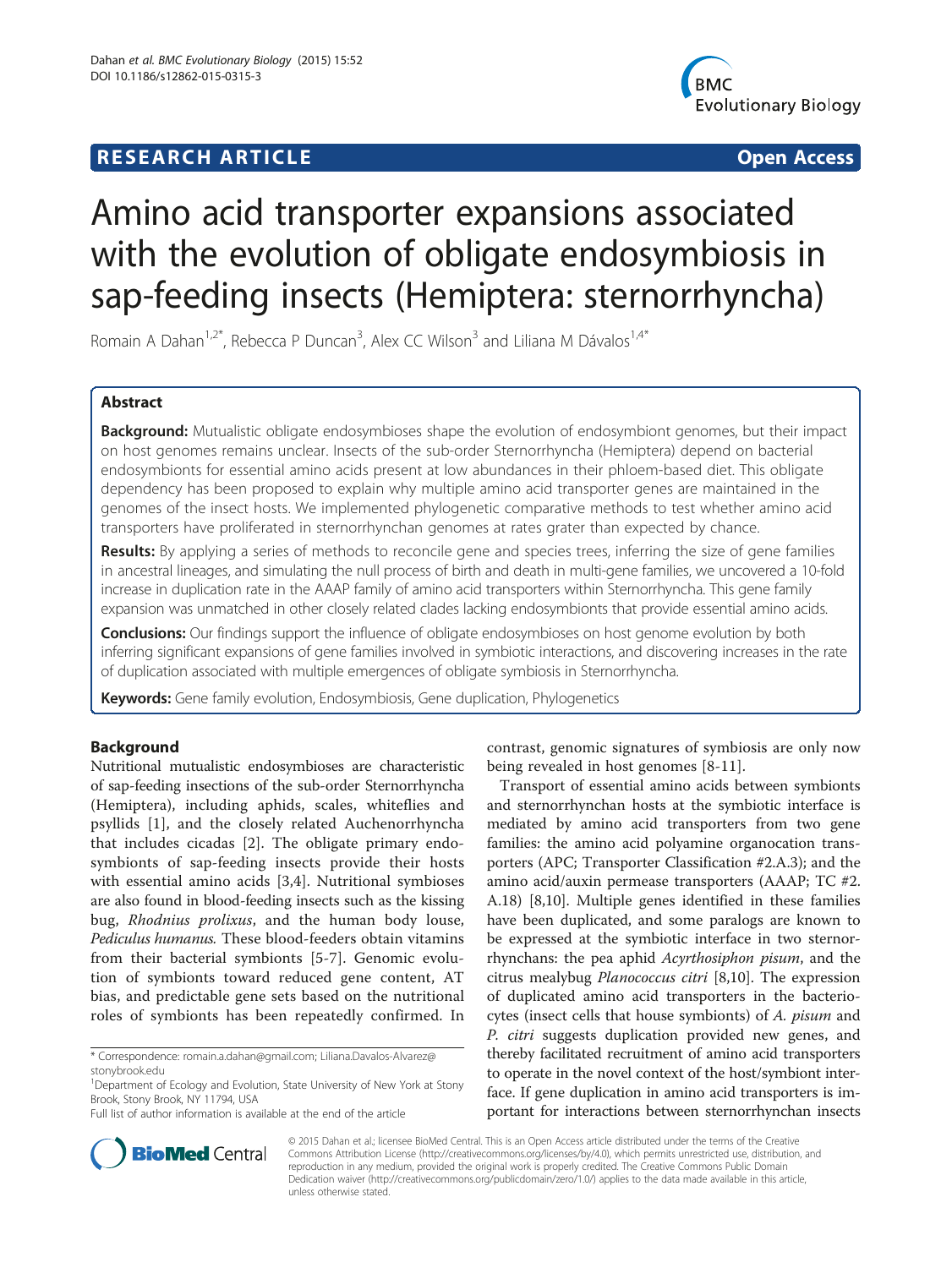and their symbionts, then selection should favor the retention and subsequent recruitment of new paralogs for amino acid exchange at the symbiotic interface. In contrast, related blood-feeding species would not be expected to expand amino acid transporter families, as their nutritional constraints involve vitamins; and auchenorrhynchans may or may not expand their transporters, depending on the constraints they experienced in their independently evolved nutritional symbioses.

Duncan et al. [\[10](#page-9-0)] observed that amino acid transporter families appear to have undergone clade-specific expansions in Sternorrhyncha. They hypothesized these expansions resulted from selection for the maintenance of paralogs to mediate amino acid exchange at the host/ symbiont interface. Their hypothesis was not formally tested [\[10\]](#page-9-0), and comparative, quantitative analyses are necessary for accurate investigation of the evolution of host/symbiont coevolution in this sub-order. While the hypothesized clade-specific expansions in Sternorrhyncha could be attributed to the most recent common ancestor of extant stenorrhynchan insects, multiple lines of evidence support independent coevolution of host/ symbiont genomes in the four main sternorrhynchan families [[8-14](#page-9-0)]. Additionally, phylogenetic analyses strongly suggest that sap-feeding nutritional symbioses have evolved multiple times in Hemiptera, including independent origins in Sternorrhyncha (phloem sapfeeders) and Auchenorrhyncha (xylem or phloem sapfeeders) [[2](#page-9-0)]. Therefore analyses of gene family evolution in this system are best interpreted as the result of multiple instances of selection in several independent lineages, as opposed to a small number of events traceable to a common ancestor. Here, we provide statistical tests of the hypothesis that expansions of amino acid transporter genes in sap-feeding sternorrhynchan resulted from selection for an increased number of paralogs in lineages that evolved nutritional endosymbiosis. To this end, we use comparative methods and introduce a new pipeline for applying a wide range of analyses of gene family evolution.

Inference of the evolution of amino acid transporters in sternorrhynchan insects requires a representative taxonomic sample. A complete, resolved insect phylogeny was absent from Duncan et al. [[10\]](#page-9-0), and is necessary to infer the evolutionary history of relevant gene families in insects with a variety of diets and lifestyles. A recent phylogenomic analysis has resolved the general topology and timing of insect evolution, including the Hemiptera [[15\]](#page-9-0). That study, however, did not include all the sternorrhynchan taxa needed to test for amino acid transporter expansions. Here, as the basis for comparative analyses of the evolution of amino acid transporters in Sternorrhyncha, we infer a phylogeny of insects encompassing Paraneoptera and Holometabola. We include

representatives from the four major sternorrhynchan families, as well as an auchenorrhynchan xylem sap-feeder, a heteropteran blood-feeder, and additional taxa to improve the statistical power of comparative methods.

Phylogenetic methods provide an array of powerful techniques to infer the evolutionary history of gene family evolution (for a detailed review of these methods, see [[16](#page-9-0)]). Methods for reconciling gene trees to species phylogenies using parsimony to infer the history of gene duplications and losses are well-established [[17](#page-9-0)-[19\]](#page-9-0). Such methods, however, may be biased if the gene tree is not well resolved or supported [[20\]](#page-9-0). Alternatively, non-reconciliation techniques infer the history of gene families from the number of genes found in extant species. Parsimony, maximum likelihood and Bayesian algorithms have been implemented to test for deviation from a null birth-death model of gene family evolution [[21](#page-9-0)-[25\]](#page-9-0). Here, we use both reconciliation and nonreconciliation techniques coupled with simulations of birth-death models of gene evolution [[26,27](#page-9-0)] to analyze the history of two amino acid transporter gene families in phloem-feeding sternorrhynchans.

### Results

# Phylogenetic inference

Both the maximum likelihood (ML) and Bayesian species phylogenies with 10 partitions recovered Sternorrhyncha as a monophyletic clade within Hemiptera (Table [1](#page-2-0), Figure [1,](#page-3-0) Additional file [1:](#page-9-0) Figure S1, bootstrap support  $[bs] = 100$ , posterior probability  $[pp] = 0.9995$ . Auchenorrhyncha (represented by Diceroprocta semicincta) and Heteroptera (represented by Rhodnius prolixus) formed a clade sister to Sternorrhyncha (Figure [1](#page-3-0),  $bs = 100$ ,  $pp = 0.9955$ ). Psocodea (represented by *Pedicu*lus humanus) was sister to Hemiptera in the Bayesian phylogeny, making Paraneoptera monophyletic, although with low support ( $pp = 0.47$ , Figure [1\)](#page-3-0). This result was obtained despite the starting ML phylogeny including a paraphyletic Paraneoptera as in [\[15\]](#page-9-0) (Additional file [1](#page-9-0): Figure S2).

#### Evolution of amino acid transporter gene families

Relative to other insects, sternorrhynchans had more amino acid transporter paralogs (Figure [2,](#page-4-0) Table [2\)](#page-5-0). Both the type of analysis and optimization influenced estimates of the history of amino acid transporter gene families. Notung (reconciliation and parsimony) and DupliPhy-ML (gene copy number and ML) inferred large family expansions or contractions toward the tips of the species phylogeny, as well as a large expansion of the AAAP family at the most recent common ancestor (MRCA) of Sternorrhyncha (Figure [2](#page-4-0)). In contrast, CAFE (gene copy number and ML) favored a model inferring many smaller-scale expansions throughout the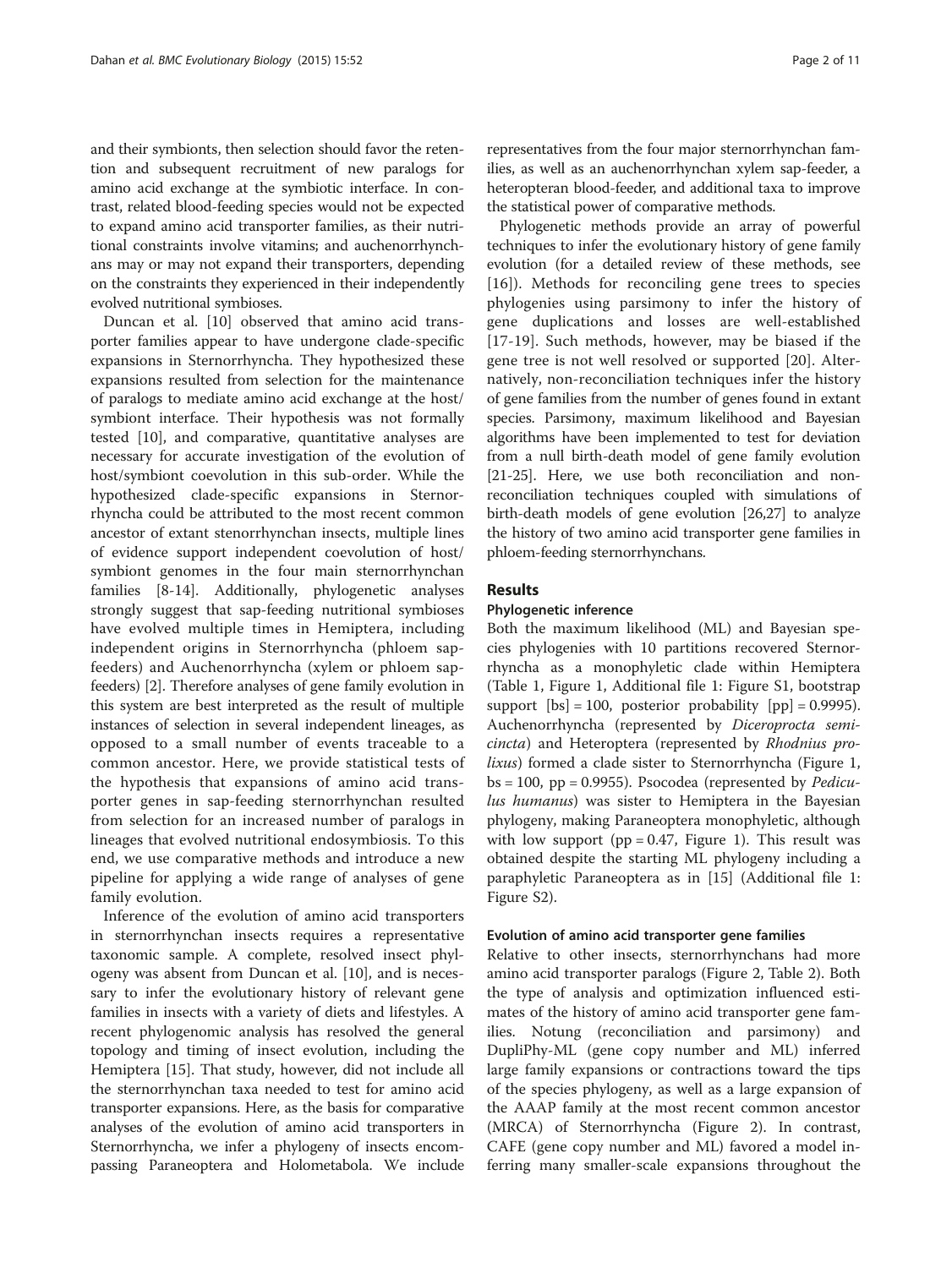<span id="page-2-0"></span>Table 1 Genes used in the phylogenetic reconstruction, with accession numbers from the OrthoDB database and inferred substitution matrices

| <b>Partition</b> | OrthoDB<br>accession | Gene/protein                                        | Substitution<br><b>Matrix</b> |  |
|------------------|----------------------|-----------------------------------------------------|-------------------------------|--|
| 1                | EOG7W4CH6            | Transcription factor 2S                             | Le-Gascuel<br>(LG) [54]       |  |
|                  | EOG7JQQ2Q            | Uncharacterized protein                             |                               |  |
|                  | EOG72S0DN            | GRIM-19                                             |                               |  |
| 2                | EOG7B94KB            | Mago-Nashi                                          | Jones-Taylor-                 |  |
|                  | EOG7P0F0G            | Translation Initiation Factor<br>5Α                 | Thornton<br>$(JTT)$ [55]      |  |
| 3                | EOG771DPV            | Ribosomal Protein L30                               | I G                           |  |
|                  | EOG73C6VD            | 60S Ribosomal Protein L31                           |                               |  |
|                  | EOG74FSG2            | Ubiquitin-conjugating<br>enzyme                     |                               |  |
|                  | EOG73JZB1            | Ribosomal Protein S16                               |                               |  |
| 4                | EOG7W1HKQ            | Ribosomal Protein S26                               | Müller-Vingron<br>(VT) [56]   |  |
| 5                | <b>EOG7VTRRV</b>     | tRNA Synthetase                                     | LG                            |  |
|                  | EOG7ND679            | Exonuclease, RNAse T/DNA<br>Polymerase III          |                               |  |
| 6                | EOG74RCV4            | Cleft lip and palate<br>Transmembrane I             | I G                           |  |
|                  | EOG7748KP            | Succinyl-CoA: 3-Ketoacid-<br>coenzyme A transferase |                               |  |
|                  | EOG7Z9HRH            | Uncharacterized protein                             |                               |  |
| 7                | FOG737D75            | Gtr1/Rag AG protein                                 | JTT                           |  |
|                  | FOG7SFW14            | Uncharacterized protein                             |                               |  |
| 8                | <b>EOG7455DF</b>     | Chloride Channel                                    | LG                            |  |
| 9                | EOG7P38WC            | Tetratricopeptide repeat                            | VT                            |  |
| 10               | EOG799DV6            | Pyridoxal-phosphate-<br>dependent Transferase       | LG                            |  |

Alignment and phylogenetic data are available on TreeBase.

clade (Figure [2\)](#page-4-0). Despite analytical differences, all approaches inferred expansions (a net increase in the size of the gene family, obtained by subtracting the number of losses from the number of duplications in the clade, noted k subsequently) of both amino acid transporter gene families in Sternorrhyncha beyond what is expected from the null birth-death model (Figure [3](#page-5-0), APC [net expansion inferred in all branches of the clade]  $k = 6$ ,  $p =$ 0.002; AAAP  $k = 8$ ,  $p < 10^{-4}$ ). Subsequent simulations showed these expansions were the result of more duplications —as opposed to fewer losses— relative to the expectations of a simulated birth-death model (Figure [3](#page-5-0)). Notung provided the most conservative estimates of the number of duplications and losses in Sternorrhyncha, and we used its results to compare against the simulated distributions (Figure [2\)](#page-4-0).

The model-fitting approach implemented in CAFE allowed us to compare models with a single birth-death parameter  $\lambda$  throughout the phylogeny against models with the  $\lambda$  rate shifting in certain clades using likelihoodratio tests. A model in which  $\lambda$  was allowed to shift in Sternorrhyncha was favored over the null model with a single  $\lambda$  for the AAAP family (Likelihood Ratio [LR] = 6.63,  $p = 0.008$ ), but not in the APC family (LR = 1.56,  $p =$ 0.204; Table [3\)](#page-6-0). Under the better-fit model, the duplication rate in Sternorrhyncha increased ~11X above the background rate of the phylogeny for the AAAP family (Table [3\)](#page-6-0). A structured model allowing for different rates in Sternorrhyncha and differentiating between the rate of duplication λ and the rate of gene death μ was the best fit for the AAAP family (LR = 8.46,  $p = 0.002$ , Table [4\)](#page-6-0). This more complex model inferred an increase in  $λ$  over 8 orders of magnitude for AAAP in Sternorrhyncha, while the rate of gene death μ decreased to 0.003 of the background rate (Table [4\)](#page-6-0). In APC, a model differentiating between a global  $\lambda$  and a global  $\mu$  across the phylogeny did not explain the data significantly better than the simpler null model (LR = 0.06,  $p = 0.843$ ; Table [4](#page-6-0)). The results of models using an alternate tree topology with P. humanus more closely related to Holometabola, as inferred in [[15,28](#page-9-0)], were highly comparable, resulting in the same models being selected in all cases (see Additional file [1](#page-9-0): Table S1 and S2).

# Discussion

We implemented phylogenetic comparative methods to infer the evolutionary history of amino acid transporter gene families, and test their association with the evolution of nutritional symbioses in Sternorrhyncha. Using a range of approaches, we found Sternorrhyncha-specific expansions of both the APC and AAAP amino acid transporter families. Notably, within the AAAP family the Sternorrhyncha-specific expansions were associated with a steep increase in the duplication rate and decrease in the rate of gene loss. These results provide strong support for our hypothesis that expansions of amino acid transporters were favored in sap-feeding sternorrhynchan lineages relying on endosymbiosis for essential amino acid provisioning. Crucially, the results are robust to both genome annotation and phylogenetic uncertainty, as summarized below.

#### Genome annotation and phylogenetic uncertainty

Our analyses are robust despite the potential for uneven sampling of amino acid transporters across lineages. The method used by Duncan et al. [\[10](#page-9-0)] to identify transporters was highly conservative, and we are confident that closely related genes represent true paralogs, and not allele or splice variants. For example, all transcripts from the citrus mealybug P. citri were mapped to its draft genome, and any transcripts sharing at least one exon were collapsed into a single representative locus. For the remaining hemipterans in which duplications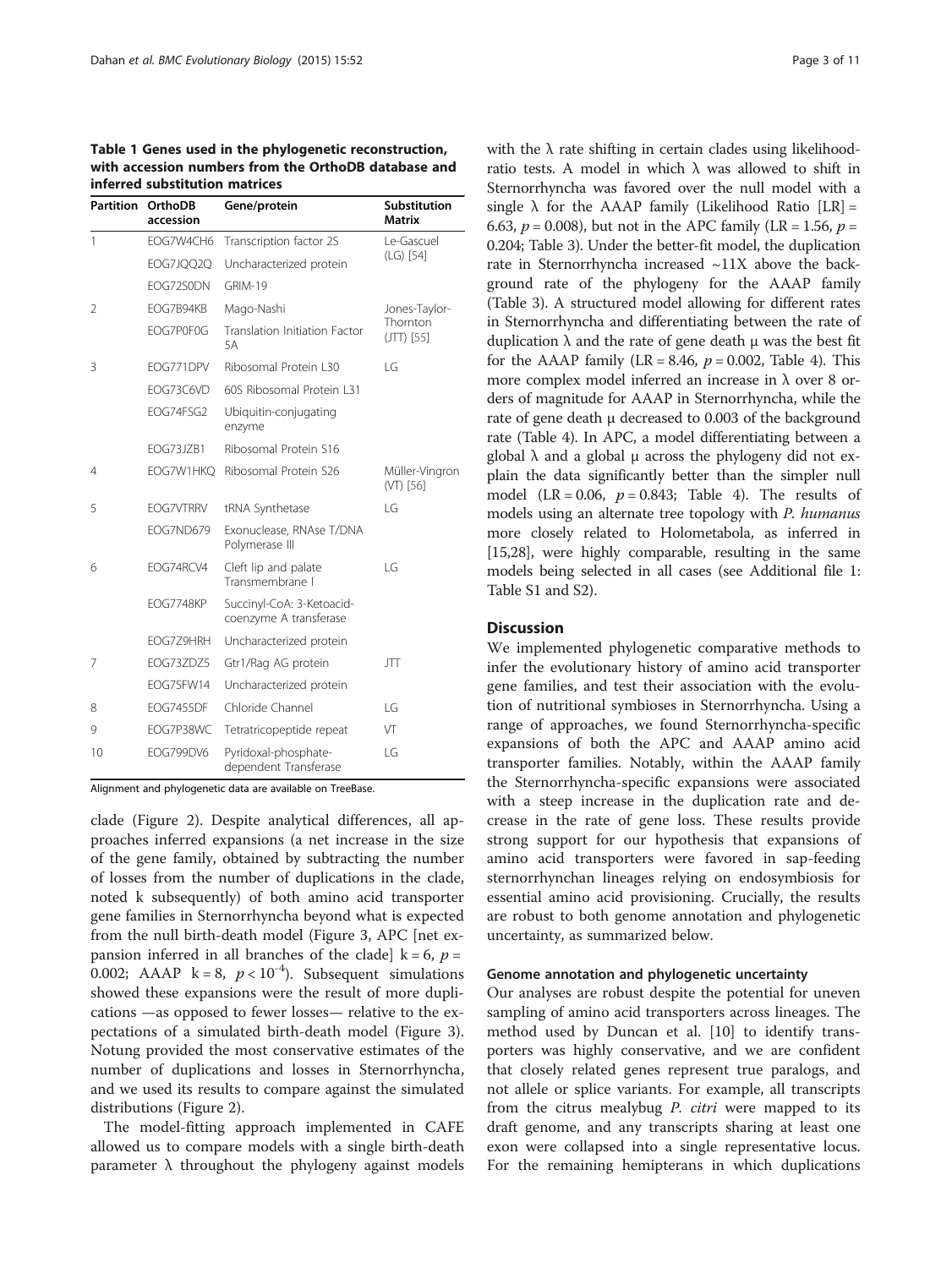<span id="page-3-0"></span>

were inferred (B. cockerelli, Be. tabaci), Duncan et al. [[10\]](#page-9-0) used the Goldman and Yang method [\[29](#page-9-0)] to calculate the pairwise rate of synonymous substitutions  $(dS)$ between closely related genes within a species and collapsed transcript sets with pairwise dS of 0.25 or less. This cutoff value is equivalent to the pairwise  $dS$  of orthologs between two aphids, A. pisum and Myzus persicae, and represents a divergence of 32 to 53 million years [[30](#page-9-0),[31](#page-9-0)]. The  $dS \le 0.25$  cutoff provides a highly conservative estimate for the number of amino acid transporter loci. For example, three recently duplicated true paralogs in the APC family of amino acid transporters collapsed into one representative locus in A. pisum [[10](#page-9-0)]. Sampled hemipterans could have more true amino acid transporter paralogs than estimated, but not fewer. This underestimation of the number of amino acid transporter paralogs will reduce the signals of expansion in analyses, highlighting the robustness of our results. Finally, our findings are robust despite uncertainties pertaining to the general topology of the taxonomic groups used here, in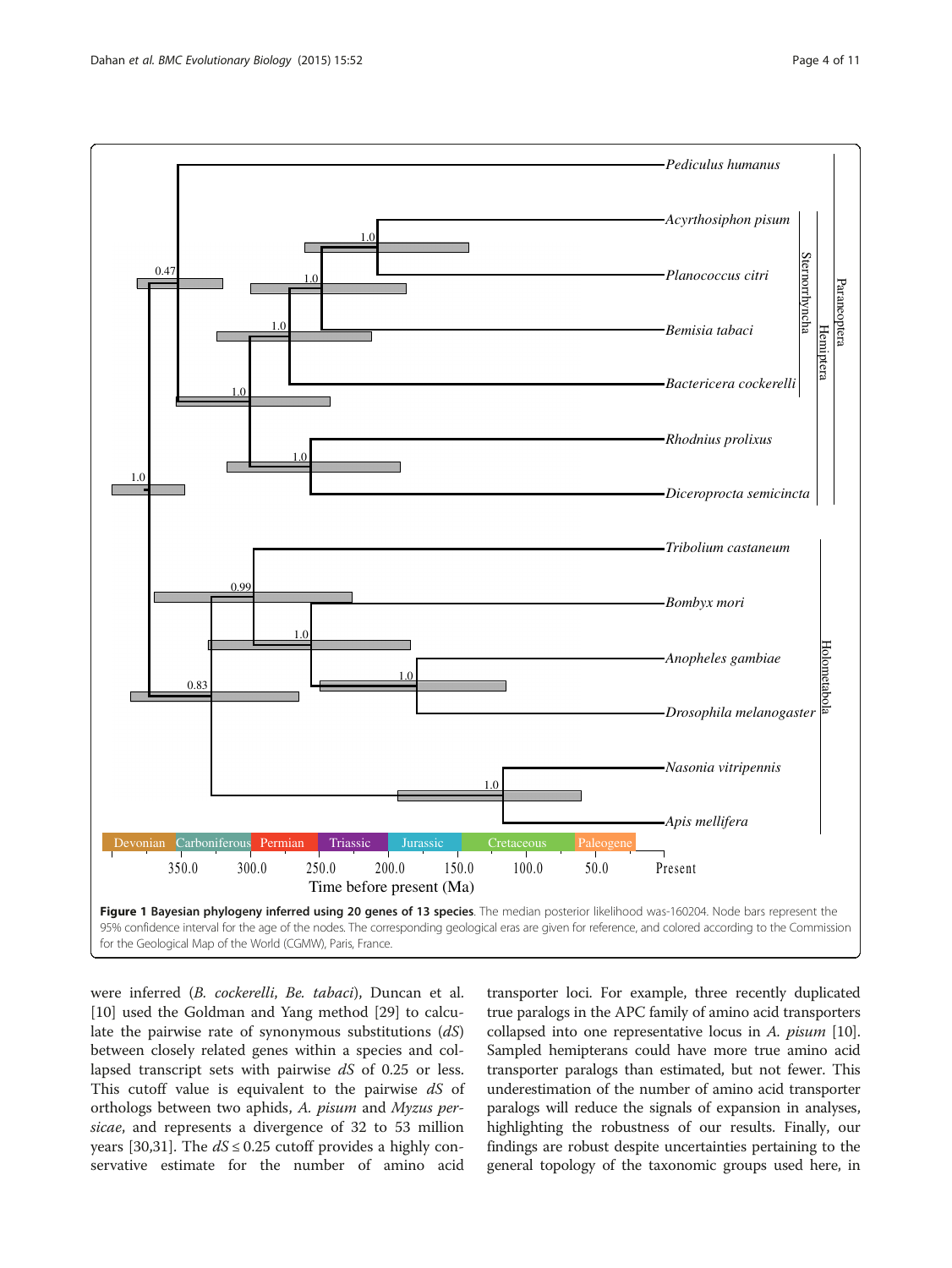<span id="page-4-0"></span>

particular the placement of Psocodea relative to Paraneoptera and Holometabola [\[15,28](#page-9-0),[32](#page-10-0)].

# Amino acid transporter expansions

We detected a significant expansion of the APC family of amino acid transporters in Sternorrhyncha, inconsistent with a neutral birth-death model of gene family evolution. Simulations-based tests revealed that there were more gene duplication events in the clade than expected,

but no more or fewer gene losses. However, the best-fit model of evolution inferred by CAFE was a null model in which a single rate of gene duplication/death governed the APC family across the phylogeny. This apparent discrepancy in the results may be explained in one of several ways: (1): Since the changes are happening in a relatively small clade in the phylogeny the inference method implemented in CAFE may not be powerful enough to detect a finer-scale change that may be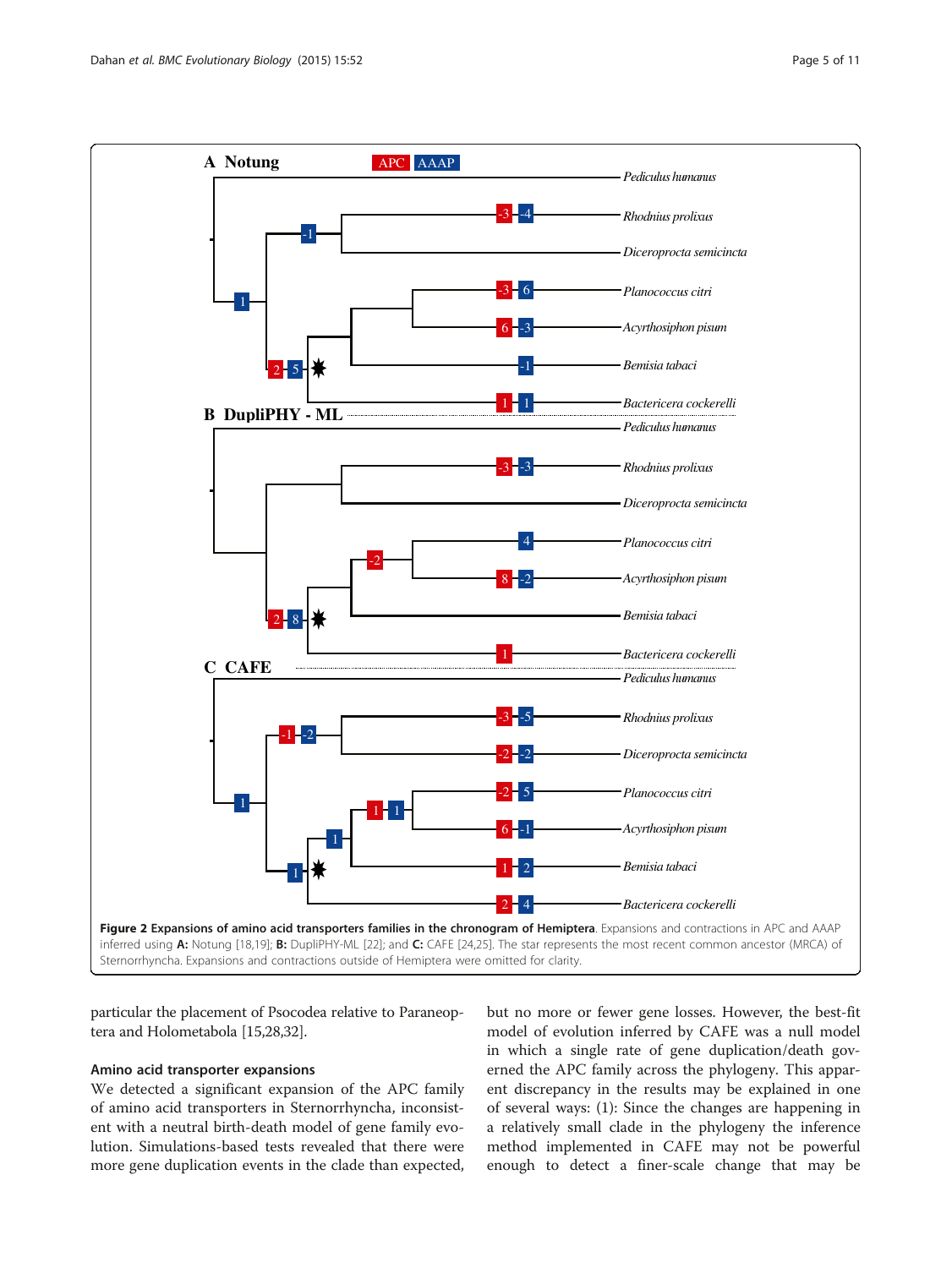<span id="page-5-0"></span>Table 2 Taxa set for phylogenetic analyses and number of gene copies for both APC and AAAP transporter superfamilies for each species

| <b>Species</b>          | Common name      | <b>APC loci</b> | <b>AAAP</b> loci |  |
|-------------------------|------------------|-----------------|------------------|--|
| Acyrthosiphon pisum     | pea aphid        | 18              | 22               |  |
| Planococcus citri       | citrus mealybug  | 10              | 28               |  |
| Bemisia tabaci          | whitefly         | 12              | 24               |  |
| Bactericera cockerelli  | potato psyllid   | 13              | 25               |  |
| Diceroprocta semicincta | Cicada sp.       | 10              | 16               |  |
| Rhodnius prolixus       | kissing bug      | 7               | 13               |  |
| Pediculus humanus       | human body louse | 8               | 16               |  |
| Tribolium castaneum     | red flour beetle | 10              | 16               |  |
| Nasonia vitripennis     | jewel wasp       | 10              | 12               |  |
| Apis mellifera          | honeybee         | 14              | 14               |  |
| Bombyx mori             | silk moth        | 12              | 16               |  |
| Anopheles gambiae       | mosquito         | 9               | 15               |  |
| Drosophila melanogaster | fruit fly        | 10              | 17               |  |

(Data from Price et al. (2011) [\[8\]](#page-9-0) and Duncan et al. (2014) [[10\]](#page-9-0)).

occurring; or (2): Gene family evolution through duplication and loss is an inherently stochastic process, and the simulations may have detected random variation in the APC family size as a result of the low variance in non-stenorrhynchan taxa in the phylogeny. In general, phylogenetic model comparisons based on simulations (e.g., [[33\]](#page-10-0)) tend to be more sensitive than comparisons based on model fit (e.g., [[34](#page-10-0)]). If this were the case, a larger sample of insect species is needed to directly estimate differential rates of birth and death along branches in the phylogeny using CAFE.

In contrast, in the AAAP family, rates inferred using CAFE and the results of simulations were consistent. We detected a net significant expansion —more duplications than losses— in the family in Sternorrhyncha compared to expected values (Figure 3). CAFE's best-fit model for AAAP was one in which the rate of gene duplication vastly exceeded the rate of gene death, with both rates shifting in Sternorrhyncha (Table [4\)](#page-6-0). These results are inconsistent with neutral gene family evolution.



Figure 3 Simulations of gene family evolution in Hemiptera. Null distributions of net expansion or contraction, duplications, and losses of two amino acid transporter gene families within Sternorrhyncha from 1000 simulations of a birth-death model of evolution using GenPhyloData [[27](#page-9-0)]. Expansion or contraction was obtained by subtracting the number of losses from the number of duplications detected in Sternorrhyncha in a single replicate. A. Expansion or contraction in APC and D: AAAP in; B. duplications in APC and E: in AAAP; C. losses in APC and F: in AAAP. The thick black lines represent the values inferred using Notung.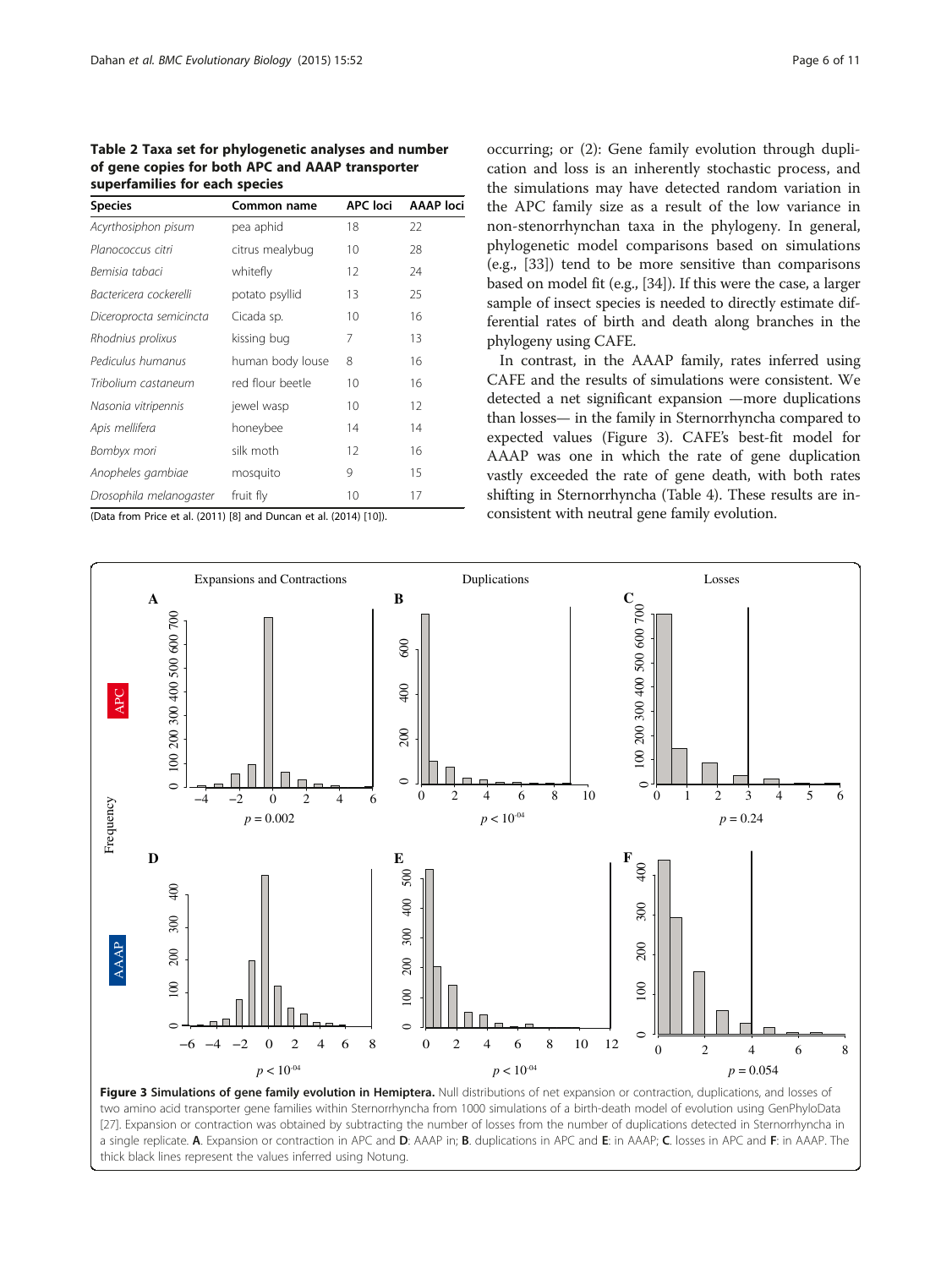|            | Model              | $\lambda_{\text{Background}}$ x $10^3$ | $\lambda$ Sternorrhyncha X $10^3$ | Fold increase | -ML   | # Parameters | Likelihood ratio | <i>p</i> -value |
|------------|--------------------|----------------------------------------|-----------------------------------|---------------|-------|--------------|------------------|-----------------|
| <b>APC</b> | Single $\lambda$   | 1.2177                                 |                                   | $\sim$        | 34.31 |              | 1.562            | 0.204           |
|            | Multiple $\lambda$ | 0.7307                                 | 2.5049                            | 3.43          | 33.52 |              |                  |                 |
| AAAP       | Single $\lambda$   | 1.3119                                 | $\overline{\phantom{a}}$          |               | 38.33 |              | 6.633            | 0.008           |
|            | Multiple $\lambda$ | 0.3286                                 | 3.6802                            | 11.20         | 35.01 |              |                  |                 |

<span id="page-6-0"></span>Table 3 Results of likelihood-ratio tests comparing null models to those allowing a rate shift in the branches in Sternorrhyncha

λ represents the probability of gene duplication and loss per gene per million years.

Under a neutral or nearly neutral process, paralogs arising from gene duplications are expected to experience relaxed selection, eventually leading to subfunctionalization and pseudogenization or (rarely) neofunctionalization. This is the stochastic birth-death model of gene family evolution [[26,](#page-9-0)[35](#page-10-0)]. Rejecting a stochastic birth-death model implies that a non-neutral process governs the evolutionary fate of duplicate genes on a given branch of a phylogeny. Our results for the AAAP family of amino acid transporters support the hypothesis that duplicate genes provide a selective advantage to sternorrhynchan lineages, but not to other insects. Despite differences in the mode of evolution inferred, this result was consistent using three different methods to infer the history of amino acid transporter gene families in our phylogeny thus, revealing a strong underlying signal. Therefore, Sternorrhynchan insects appear to have been strongly selected for an increased number of AAAP family amino acid transporters. The simulations support a similar explanation for the persistence of APC paralogs in sternorrhynchans, although the mode of evolution of the APC family remains unknown.

Recent evidence suggests that amino acid transporter family expansions would benefit sternorrhynchans by mediating the transport of amino acids between hosts and symbionts [\[8,10](#page-9-0)[,36](#page-10-0)]. Since sternorrhynchan endosymbiotic bacteria have few, if any, amino acid transporters in their genomes [\[37,38](#page-10-0)], transport at the symbiotic interface must operate via host genome encoded amino acid transporters. Transcriptomic analyses show that sternorrhynchans with amino acidprovisioning symbionts have amino acid transporter

paralogs expressed at their symbiotic interface, supporting a role for host paralogs in nutritional symbiosis [\[10](#page-9-0)]. These observations, combined with formal statistical tests for deviation from a neutral birth-death model, support the hypothesis that selection maintains amino acid transporter paralogs in sternorrhynchan insections By demonstrating that amino acid transporter gene families underwent expansions in this sub-order, our results provide further evidence for the selective maintenance of amino acid transporter paralogs of the AAAP, and perhaps APC, gene families in sternorrhynchan insections We propose that selection arises from evolutionary constraints for novel transporters with specialized roles in mediating symbiotic amino acid exchange.

#### Evolution of endosymbiosis

A range of genomic, transcriptomic, and comparative data suggest that amino acid transporters have been retained because species have evolved endosymbiotic mutualisms and experienced concomitant expansions in amino acid transporter gene families, and not because the MRCA of Sternorrhyncha evolved an endosymbiotic, sap-feeding lifestyle. The monophyly of Sternorrhyncha is strongly supported, both in our phylogenetic inference and in the literature [[15,](#page-9-0)[39](#page-10-0),[40](#page-10-0)]. Based on shared characteristics of sternorrhynchans, previous studies of amino acid transporters have sometimes assumed that extant Sternorrhyncha shared a symbiotic, phloem-feeding ancestor [\[8,10\]](#page-9-0), but this interpretation is inconsistent with current data. For example, psyllids and mealybugs have experienced independent horizontal gene transfers of bacterial genes involved in essential amino acid synthesis

Table 4 Results of the Likelihood-ratio test comparing models differentiating λ and μ to models with equal birth-death parameters

|      | Model                                            | $\lambda_{\sf Background}$ X $10^3$ |                          |        | $\lambda$ SternorrhynchaX 10 <sup>3</sup> µBackgroundX 10 <sup>3</sup> µSternorrhyncha X 10 <sup>3</sup> -ML # Parameters Likelihood p-value |         | ratio |       |
|------|--------------------------------------------------|-------------------------------------|--------------------------|--------|----------------------------------------------------------------------------------------------------------------------------------------------|---------|-------|-------|
| APC. | Single $\lambda$                                 | 1.2177                              | $\sim$                   | $\;$   |                                                                                                                                              | 34.31 1 | 0.06  | 0.843 |
|      | Single $\lambda + \mu$ 1.2533                    |                                     | $\overline{\phantom{a}}$ | 1.0615 |                                                                                                                                              | 34.28 2 |       |       |
|      | $AAAP$ Multiple $\lambda$                        | 0.3631                              | 6.849                    | $\sim$ |                                                                                                                                              | 35.01 2 | 2.51  | 0.002 |
|      | Multiple $\lambda + \mu$ 2.88 x 10 <sup>-9</sup> |                                     | 1.110                    | 0.6341 | $6.03 \times 10^{-3}$                                                                                                                        | 28.76 4 |       |       |

For APC, the estimated parameters are global across the phylogeny. For AAAP, the parameters were rates were allowed to shift in sternorrhynchan species. Data generated with CAFE. λ represents the probability of gene duplication/loss (Single/Multiple λ), or gene duplication only (Single/Multiple λ + μ) per gene per million years. μ represents the probability of gene loss per gene per million years.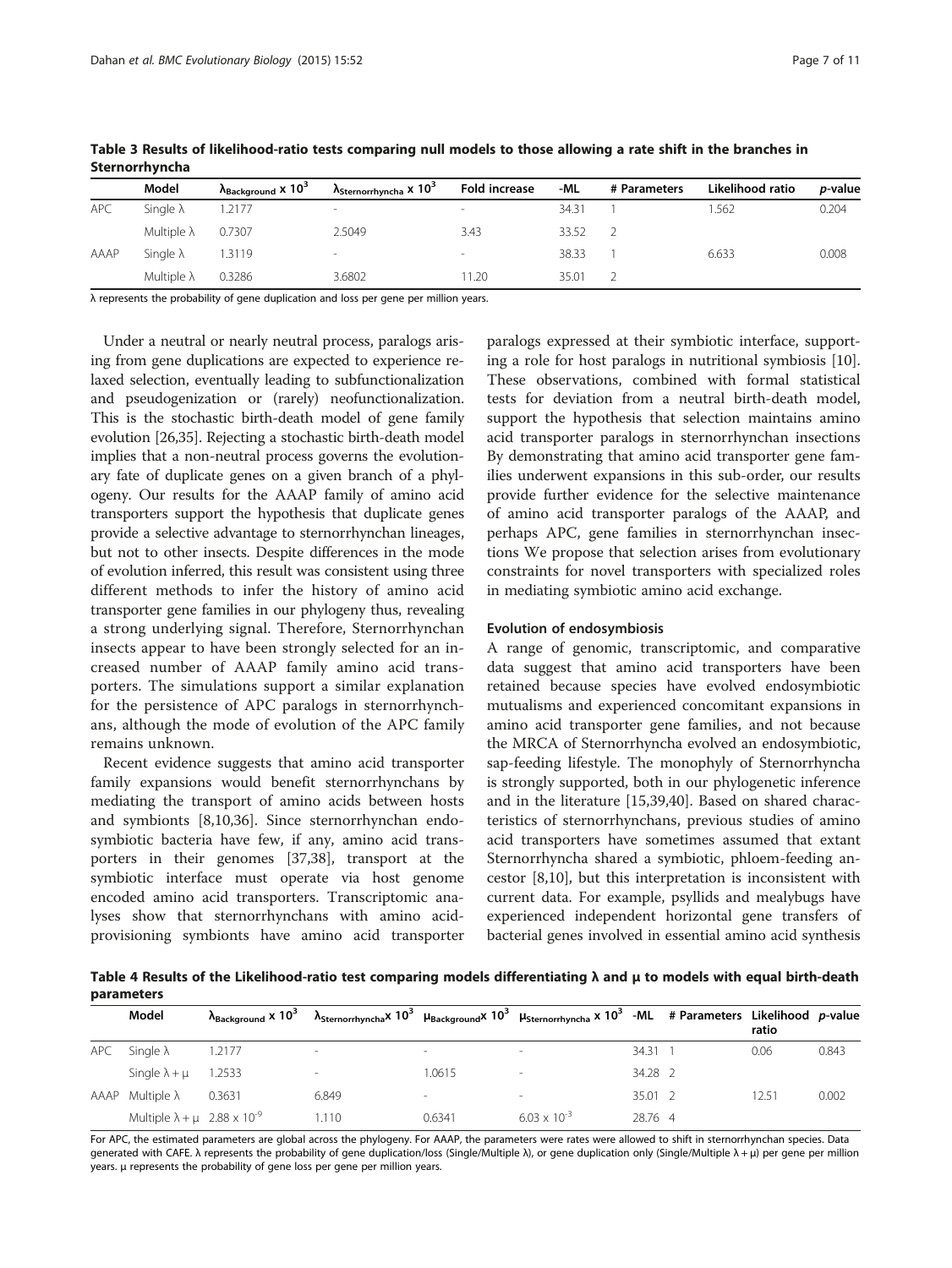[[9,11\]](#page-9-0). Additionally, variations in host/symbiont metabolic complementarity in different sternorrhynchan lineages support the hypothesis of multiple origins for nutritional symbiosis. For example, aphid and mealybug bacterial symbionts are both missing the  $ilvE$  gene, responsible for the terminal step in the biosynthesis of branch-chain amino acids. The final step in the biosynthesis is carried out by the host-encoded branch-chain amino acid transaminase in aphids [[14\]](#page-9-0), and the ortholog of this transaminase is enriched in the bacteriocytes of mealybugs, suggesting the same complementarity in both lineages [[9,](#page-9-0)[38\]](#page-10-0). In contrast,  $ilvE$  is present in the psyllid symbiont Carsonella and expression of the psyllid branch-chain amino acid transaminase is not enriched in psyllid bacteriocytes [\[11](#page-9-0)]. Finally, amino acid transporters expressed at the symbiotic interface in sampled sternorrhynchan species are not orthologous [[10](#page-9-0)], implying that the expansions inferred are the result of independent, parallel evolution. Given the parallel evolution of similar symbiosis-related genomic and metabolic patterns in different sternorrhynchan superfamilies, coevolution between these insects and their symbionts appears to be dynamic and independent.

The distribution of multigene family expansions on the phylogeny depends strongly on the method used to infer evolution, and has the potential to complement gene expression analyses that suggest parallel evolution of amino acid transporter recruitment to the symbiotic interface. The mode of amino acid transporter family expansions inferred using CAFE, in which expansions accumulate throughout all branches of the clade, is consistent with the paralogy of the amino acid transporters recruited at the insect/symbiont interface in Sternorrhyncha. In contrast, reconciliation methods, and in particular those based on parsimony, tend to minimize the number of gene gains and losses. In unresolved trees, such as the ones analyzed here, this may infer more duplications towards the root, and therefore more losses towards the tips [[20](#page-9-0)]. Because of this known bias, non-reconciliation methods may be better guides to the history of amino acid transporters in light of the independent evolution of symbiosis in different lineages. Following the model of evolution inferred using CAFE, expansions in the AAAP family correspond to the branches on the phylogeny in which each family evolved endosymbiosis, in line with the multiple-origins hypothesis. Additional expansions of amino acid transporters detected in A. *pisum* and P. *citri* that are independent of the expansion inferred in the MRCA of Sternorrhyncha are also consistent with the parallel evolution of host/symbiont metabolic integration across the clade.

Expanded sampling of amino acid transporters to include species with varying interdependence on symbionts will help uncover the mechanisms of amino acid transporter

expansions in Sternorrhyncha —particularly for the APC gene family—, and improve our understanding of the mode of evolution of endosymbiosis. If, as we hypothesize, amino acid transporter expansions happen in tandem with the evolution of a primary nutritional endosymbiosis, then significant increases in paralogs will only be found in lineages that display such symbioses. Conversely, if expansions of amino acid transporters are still inferred at the Sternorrhynchan MRCA and are present in species that lack bacteriocyte-associated symbionts such as the grape phylloxera Daktulosphaira vitifoliae (Fitch), selection for the maintenance of amino acid transporter paralogs would be independent of endosymbiosis in Sternorrhycha. In the latter case, duplicate amino acid transporters would be retained in sternorrhynchans because of an unidentified requirement common to all sternorrhynchans and independent of the symbiotic lifestyle of the insect species.

# **Conclusions**

Detailed comparative analyses support the hypothesis that the expansion of amino acid transporters in Sternorrhyncha has been beneficial in the context of obligate mutualistic endosymbiosis. This highlights the interdependency and complementarity of genomes associated through obligate symbiosis. As bacterial symbionts tend toward reduced genomes, host genomes may change drastically in structure and composition to complement the elements lost in the symbiont and to support a novel, beneficial symbiotic relationship.

The combination of statistical approaches we used, including model fitting and a novel pipeline involving simulations under a stochastic birth-death process, can be readily deployed in future analyses of gene family evolution to test for non-neutrality. With more extensive taxon sampling, these methods can further elucidate the patterns of amino acid transporter evolution in symbiotic insects. Finally, our analyses can be applied to investigate genomic evolution in other symbiotic clades, such as Auchenorrhyncha and various blood-feeding insects.

# Methods

# Taxonomic sampling

To model the evolution of amino acid transporters, we estimated the phylogeny of 13 species in two super-orders of the class Insecta (Table [2\)](#page-5-0) [[8,10](#page-9-0)]. Analyses included species representative of the four major superfamilies in Sternorrhyncha: Acyrthosiphon pisum from the Aphidoidea, Planococcus citri from the Coccoidea, Bemisia tabaci from the Aleyrodoidea and Bactericera cockerelli from the Psylloidea. Sternorrhyncha outgroup hemipterans included the auchenorrhynchan Diceroprocta semicincta and the blood-feeding heteropteran Rhodnius prolixus. The blood feeder Pediculus humanus was included as the outgroup to Hemiptera in the super-order Paraneoptera. Members of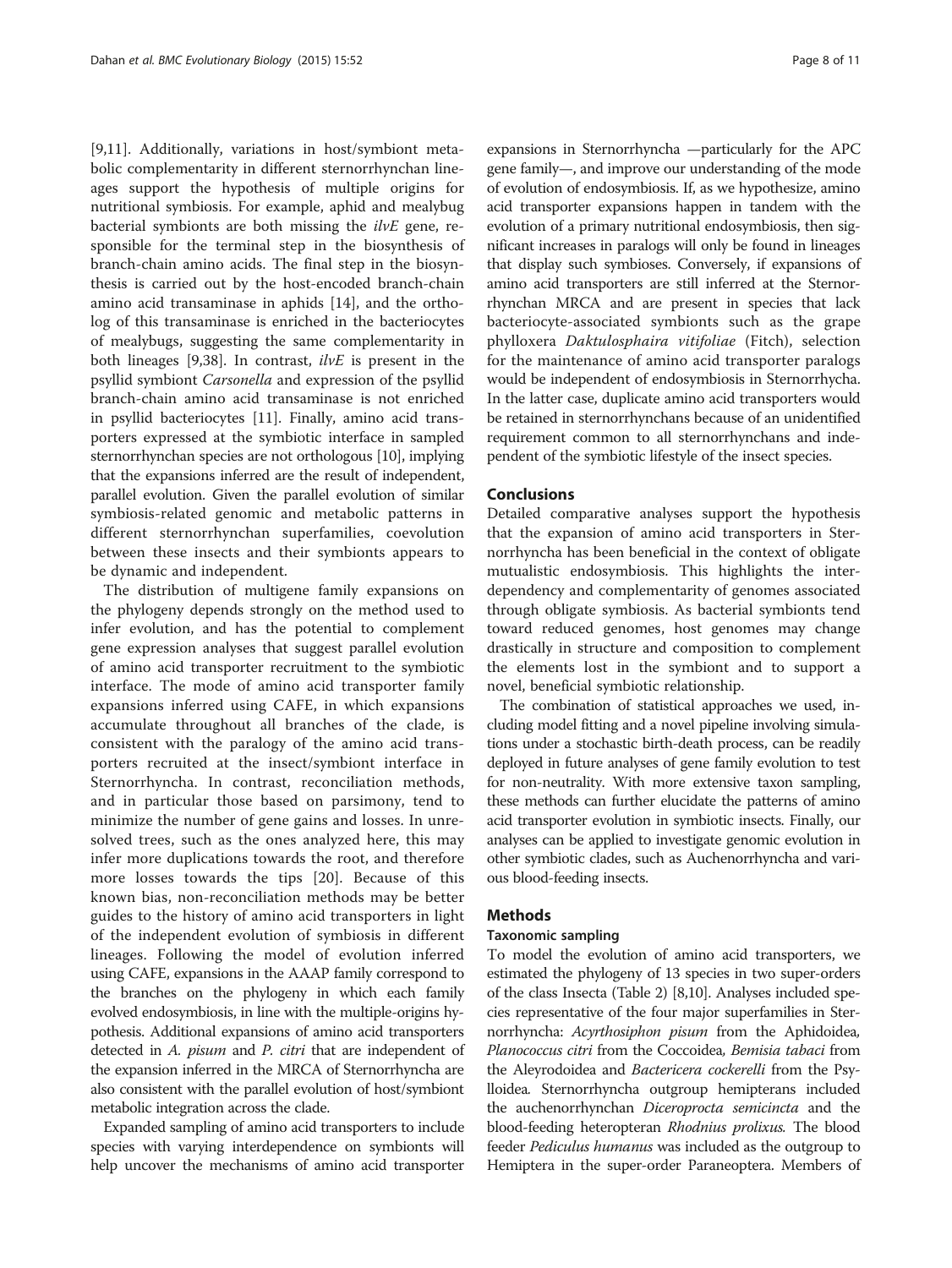Holometabola were included as a monophyletic outgroup that includes Apis mellifera and Nasonia vitripennis, Tribolium castaneum, Bombyx mori, Drosophila melanogaster and Anopheles gambiae (see Additional file [1:](#page-9-0) Table S1 for taxonomic details).

# Sequence compilation

Orthologous amino acid sequences for A. pisum, R. prolixus, P. humanus, N. vitripennis, T. castaneum, B. mori, D. melanogaster and An. gambiae were obtained from OrthoDB, an online database cataloguing orthologous genes for many taxa [\[41\]](#page-10-0). Ap. mellifera sequences were extracted from the latest genome assembly (4.5) on BeeBase [[42,43](#page-10-0)]. Sequences from the other species were obtained by applying tBLASTn to the transcriptome of each remaining species [\[10,](#page-9-0)[44,45](#page-10-0)], using previously identified orthologs as queries (BLAST databases size ranged from 39,280 sequences to 182,687 sequences, cut-off e-value was  $10^{-04}$ ) [\[46\]](#page-10-0). Groups were discarded if they failed to produce hits below the cut-off e-value, or if they returned more than one sequence below the cut-off e-value. This produced a pool of 48 putatively orthologous genes, from which 20 were randomly selected for subsequent phylogenetic inference to reduce computational time (Table [1](#page-2-0)).

# Alignment and phylogenetic inference

Amino acid sequences in each group were aligned using MAFFT 7.045b under default settings [\[47\]](#page-10-0). Each alignment was visually inspected, and one alignment with a pairwise identity below 40% was discarded. Another group was then drawn randomly from the pool to replace the rejected gene. The alignments were concatenated and analyzed using PartitionFinderProtein to estimate the best-fit partition scheme and substitution models for the amino acid supermatrix [[48](#page-10-0)]. A Maximum Likelihood (ML) phylogeny was inferred using RAxML (Randomized Axelerated ML) v. 7.2.6 with 200 bootstrap pseudoreplicates and using the best fit models of protein evolution and partitions (Table [1](#page-2-0)) [[49](#page-10-0)].

The resulting ML tree was dated using *chronopl* in the R package 'ape' v. 3.0–11 [\[50](#page-10-0)], with calibration nodes shown in Additional file [1:](#page-9-0) Figure S2. The Yule purebirth model of speciation was used as prior on the branching patterns and a lognormal uncorrelated relaxed clock model as prior on branch lengths in a Bayesian phylogenetic analysis using BEAST v. 1.7.5 [[51\]](#page-10-0), in the Cipres science gateway [[52](#page-10-0)]. The dated phylogeny was used as the starting point in this inference (Additional file [1:](#page-9-0) Figure S1). Bayesian phylogenetic analyses ran Markov-Chain Monte-Carlo (MCMC) searches over one billion generations sampling every 1000 generations. Results shown are from 5 independent 20-milliongenerations runs with a burn-in of 2,000,000 (2000 trees) each.

#### Inferring amino acid transporter duplications

The numbers of amino acid transporter paralogs in each sampled species were obtained from [[8,10\]](#page-9-0). Three different approaches were used to infer the history of amino acid transporters in our phylogeny: (1) Notung v. 2.6 [[18,19\]](#page-9-0) was used to reconcile the gene trees of APC and AAAP families (obtained from Duncan et al. [[10](#page-9-0)]) with the species phylogeny, assigning default values for costs of duplications (1.5) and losses (1.0); (2) DupliPhy-ML [[22\]](#page-9-0) was run online with default parameters, and the best models were selected using the Akaike Information Criterion (AIC, Additional file [1:](#page-9-0) Table S3); and (3) CAFE v. 3.1 [\[24,25](#page-9-0)] was used to infer the evolutionary histories of both gene families and estimate the values of corresponding λ birth-death and μ parameters.

A null model of duplication was implemented using GenPhyloData, a tool that simulates random "guest" trees along a known host phylogeny [\[27](#page-9-0)]. The estimates from the single-λ CAFE models were assigned to the birth and death parameters in simulations. This process was automated over 1000 replicates. The resulting null distributions of duplications, losses and net expansions/ contractions of amino acid transporter families at each node were compared to the values inferred by Notung, as it yielded the most conservative estimates of expansions/contractions, duplications and losses in Sternorrhyncha. A significance level of  $\alpha = 0.05$  was applied. Simulations were implemented in UNIX using GenPhyloData, and data analyses were performed in R v. 3.1.0, using the package 'ape' [\[50,53](#page-10-0)] (scripts available in the Additional files [2](#page-9-0) and [3\)](#page-9-0). This new pipeline provides a powerful basis for investigating gene families that are expected to evolve under a non-neutral process.

# Duplication rates for amino acid transporters in **Sternorrhyncha**

CAFE allows a structured inference of the  $\lambda$  birth-death parameter in the host phylogeny, so that it is possible to compare a single-parameter model against more complex models with clades having different rates of birth and deaths. We inferred the APC and AAAP gene family evolution using CAFE by fitting null models with a single parameter throughout the host phylogeny, and comparing those to models in which  $λ$  was allowed to differ in branches past the Sternorrhyncha MRCA (Table [3](#page-6-0)). The models were then compared using likelihood-ratio tests by generating simulated null likelihood ratio distributions within CAFE. For the APC family, we compared the 'global' model to a model in which  $\lambda$  and the rate of gene death μ were allowed to differ from one another (as opposed to the simpler model where  $λ = μ$ ), globally. For AAAP, we compared the best-fit multiple-λ model to one in which  $λ$  and  $μ$  were allowed to differ from one another, and where the rates were allowed to shift within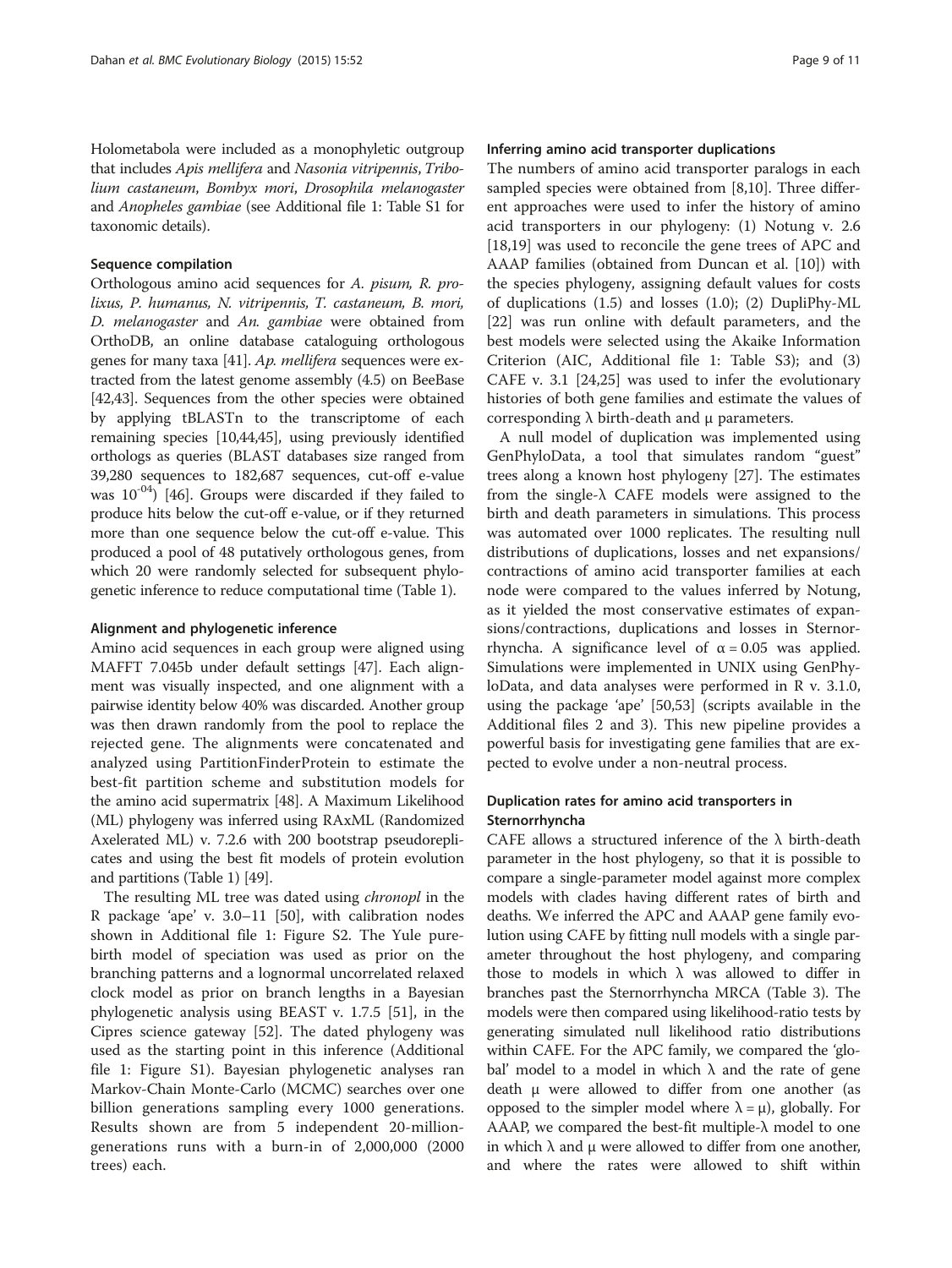<span id="page-9-0"></span>Sternorrhyncha, using a likelihood-ratio test, and approximating the likelihood ratio distribution to a  $\chi^2$  distribution with 2 degrees of freedom. These tests were repeated using an alternate topology of the underlying species phylogeny reflected in the calibrated ML phylogeny (Additional file 1: Figure S1).

#### Availability of supporting data

The data supporting this article is available in the Tree-BASE repository, accession number S17122 [http://purl.](http://purl.org/phylo/treebase/phylows/study/TB2:S17122) [org/phylo/treebase/phylows/study/TB2:S17122](http://purl.org/phylo/treebase/phylows/study/TB2:S17122)

# Additional files

[Additional file 1:](http://www.biomedcentral.com/content/supplementary/s12862-015-0315-3-s1.pdf) Supplementary methods and displays.

[Additional file 2:](http://www.biomedcentral.com/content/supplementary/s12862-015-0315-3-s2.zip) UNIX shell script of randomized simulations. Bash script used to perform simulations of gene family evolution. In .sh format, can be run from any UNIX terminal.

[Additional file 3:](http://www.biomedcentral.com/content/supplementary/s12862-015-0315-3-s3.zip) Appendix S3. R script used within the shell script (Appendix S2) R script used within the bash script (Additional file 2). Can be open in R or any text editor.

#### Competing interests

The authors declare that they have no competing interests.

#### Authors' contributions

RAD and LMD designed the study, RPD and ACCW collected the transcriptomic data, RAD ran the phylogenetic and statistical analyses, RAD, RPD, ACCW and LMD wrote and approved the manuscript together.

#### Acknowledgments

We thank Shaelyn Bishop, Catherine Graham, James Herrera, M. Elise Lauterbur, Marisa Lim, Joshua Rest, Laurel R. Yohe and other members of the Dávalos lab for helpful comments on the manuscript and figures, as well as Dannie Durand for help with Notung and Bengt Sennblad for help with GenPhyloData. Axios Reviews provided a tremendously helpful independent review. RAD is particularly grateful for financial support from Angélique Corthals and Stony Brook University. This work was supported by a National Science Foundation Graduate Research Fellowship (DG1E-0951782 to R.P.D.), and grants (IOS-1121847 to A.C.C.W., DEB-0949759 and DEB-1442142 to L.M. D. and DEB-1406631 to R.P.D.).

#### Author details

<sup>1</sup>Department of Ecology and Evolution, State University of New York at Stony Brook, Stony Brook, NY 11794, USA. <sup>2</sup>Department of Biology, University of Rochester, Rochester, NY 14627, USA. <sup>3</sup>Department of Biology, University of Miami, Coral Gables, FL 33146, USA. <sup>4</sup>Consortium for Inter-Disciplinary Environmental Research (CIDER), State University of New York at Stony Brook, Stony Brook, NY 11794, USA.

# Received: 16 February 2015 Accepted: 23 February 2015<br>Published online: 25 March 2015

#### References

- 1. Grimaldi D, Engel MS. Evolution of the Insects. New York: Cambridge University Press; 2005.
- 2. Moran NA, Tran P, Gerardo NM. Symbiosis and insect diversification: an ancient symbiont of sap-feeding insects from the bacterial phylum bacteroidetes symbiosis and insect diversification: an ancient symbiont of sap-feeding insects from the bacterial phylum bacteroidetes. Appl Environ Microbiol. 2005;71:8802.
- Von Dohlen CD, Moran NA. Phylogeny of the homoptera: a paraphyletic taxon. J Mol Evol. 1995;41:211–23.
- 4. Baumann P. Biology bacteriocyte-associated endosymbionts of plant sap-sucking insects. Annu Rev Microbiol. 2005;59:155–89.
- 5. Dasch GA, Weiss E, Chang KP. Endosymbionts of insects. In: Bergey's man syst bacteriol. Vol. 1st ed. Baltimore: Williams & Wilkins; 1984. p. 811–33.
- 6. Beard CB, Dotson EM, Pennington PM, Eichler S, Cordon-Rosales C, Durvasula RV. Bacterial symbiosis and paratransgenic control of vector-borne Chagas disease. Int J Parasitol. 2001;31:621–7.
- Kirkness EF, Haas BJ, Sun W, Braig HR, Perotti MA, Clark JM, et al. Genome sequences of the human body louse and its primary endosymbiont provide insights into the permanent parasitic lifestyle. Proc Natl Acad Sci U S A. 2010;107:12168–73.
- 8. Price DRG, Duncan RP, Shigenobu S, Wilson ACC. Genome expansion and differential expression of amino acid transporters at the aphid/Buchnera symbiotic interface. Mol Biol Evol. 2011;28:3113–26.
- 9. Husnik F, Nikoh N, Koga R, Ross L, Duncan RP, Fujie M, et al. Horizontal gene transfer from diverse bacteria to an insect genome enables a tripartite nested mealybug symbiosis. Cell. 2013;153:1567–78.
- 10. Duncan RP, Husnik F, Van Leuven JT, Gilbert DG, Dávalos LM, McCutcheon JP, et al. Dynamic recruitment of amino acid transporters to the insect/ symbiont interface. Mol Ecol. 2014;23:1608–23.
- 11. Sloan DB, Nakabachi A, Richards S, Qu J, Murali SC, Gibbs RA, et al. Parallel histories of horizontal gene transfer facilitated extreme reduction of endosymbiont genomes in sap-feeding insects. Mol Biol Evol. 2014;31:857–71.
- 12. Wilson ACC, Ashton PD, Calevro F, Charles H, Colella S, Febvay G, et al. Genomic insight into the amino acid relations of the pea aphid, Acyrthosiphon pisum, with its symbiotic bacterium Buchnera aphidicola. Insect Mol Biol. 2010;19 Suppl 2:249–58.
- 13. Hansen AK, Moran NA. Aphid genome expression reveals host-symbiont cooperation in the production of amino acids. Proc Natl Acad Sci U S A. 2011;108:2849–54.
- 14. Russell CW, Bouvaine S, Newell PD, Douglas AE. Shared metabolic pathways in a coevolved insect-bacterial symbiosis. Appl Environ Microbiol. 2013;79:6117–23.
- 15. Misof B, Liu S, Meusemann K, Peters RS, Donath A, Mayer C, et al. Phylogenomics resolves the timing and pattern of insect evolution. Sci. 2014;346:763–8.
- 16. Doyon J-P, Ranwez V, Daubin V, Berry V. Models, algorithms and programs for phylogeny reconciliation. Brief Bioinform. 2011;12:392–400.
- 17. Charleston MA. Jungles: a new solution to the host/parasite phylogeny reconciliation problem. Math Biosci. 1998;149:191–223.
- 18. Durand D, Halldórsson BV, Vernot B. A hybrid micro-macroevolutionary approach to gene tree reconstruction. J Comput Biol. 2006;13:320–35.
- 19. Vernot B, Stolzer M, Goldman A, Durand D. Reconciliation with non-binary species trees. J Comput Biol. 2008;15:981–1006.
- 20. Hahn MW. Bias in phylogenetic tree reconciliation methods: implications for vertebrate genome evolution. Genome Biol. 2007;8:R141.
- 21. Liu L, Yu L, Kalavacharla V, Liu Z. A Bayesian model for gene family evolution. BMC Bioinformatics. 2011;12:426.
- 22. Ames RM, Money D, Ghatge VP, Whelan S, Lovell SC. Determining the evolutionary history of gene families. Bioinformatics. 2012;28:48–55.
- 23. Librado P, Vieira FG, Rozas J. BadiRate: estimating family turnover rates by likelihood-based methods. Bioinformatics. 2012;28:279–81.
- 24. Han MV, Thomas GWC, Lugo-Martinez J, Hahn MW. Estimating gene gain and loss rates in the presence of error in genome assembly and annotation using CAFE 3. Mol Biol Evol. 2013;30:1987–97.
- 25. De Bie T, Cristianini N, Demuth JP, Hahn MW. CAFE: a computational tool for the study of gene family evolution. Bioinformatics. 2006;22:1269–71.
- 26. Hahn MW, De Bie T, Stajich JE, Nguyen C, Cristianini N. Estimating the tempo and mode of gene family evolution from comparative genomic data. Genome Res. 2005;15:1153–60.
- 27. Sjöstrand J, Arvestad L, Lagergren J, Sennblad B. GenPhyloData: realistic simulation of gene family evolution. BMC Bioinformatics. 2013;14:209.
- 28. Ishiwata K, Sasaki G, Ogawa J, Miyata T, Su ZH. Phylogenetic relationships among insect orders based on three nuclear protein-coding gene sequences. Mol Phylogenet Evol. 2010;58:169–80.
- 29. Goldman N, Yang Z. A codon-based model of nucleotide substitution for protein-coding DNA sequences. Mol Biol Evol. 1994;11:725–36.
- 30. Kim H, Lee S, Jang Y. Macroevolutionary patterns in the Aphidini aphids (Hemiptera: Aphididae): diversification, host association, and biogeographic origins. PLoS One. 2011;6:e24749.
- 31. The International Aphid Genomic Consortium. Genome sequence of the pea aphid Acyrthosiphon pisum. PLoS Biol. 2010;8:e1000313.